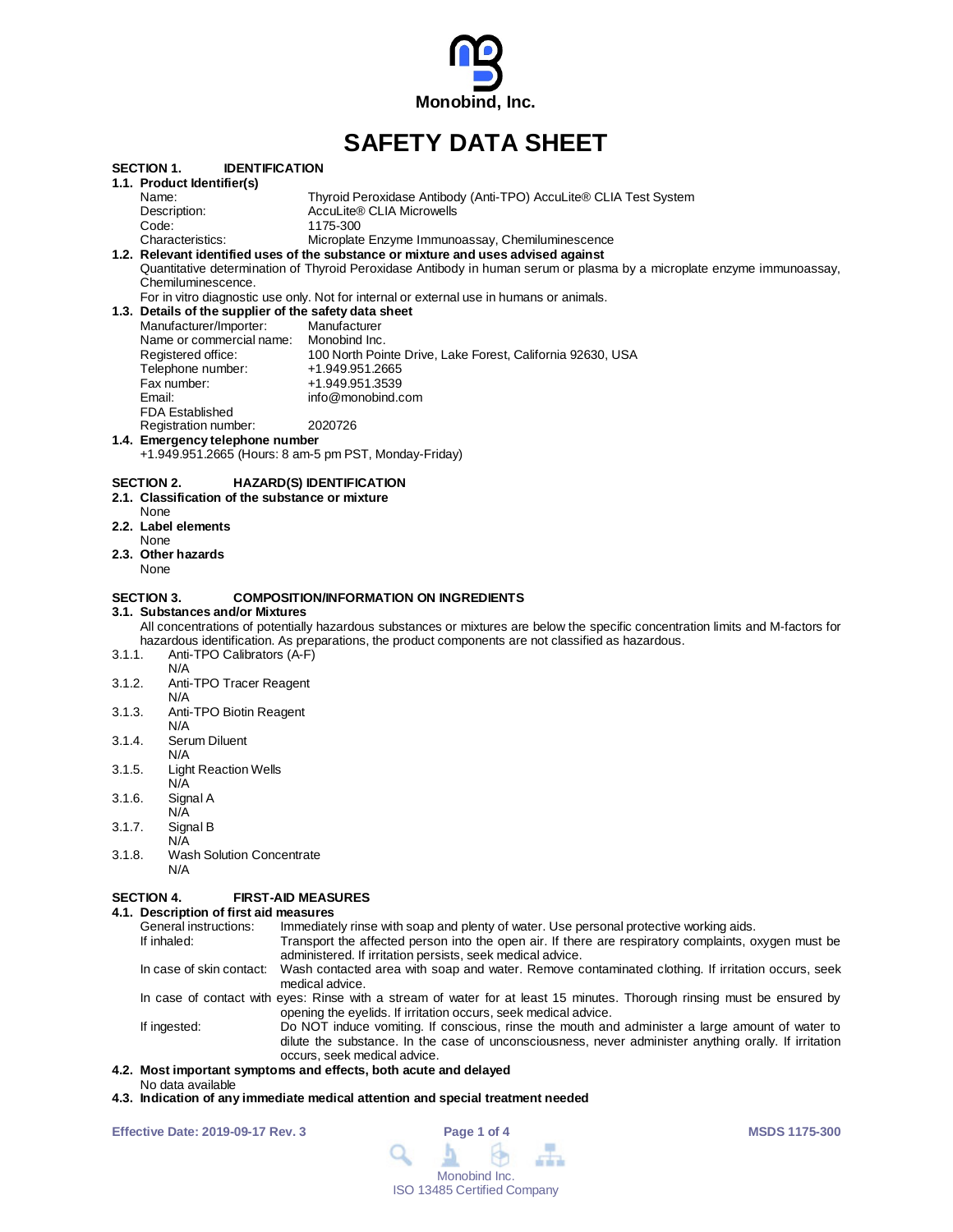No data available

# **SECTION 5. FIRE-FIGHTING MEASURES**

# **5.1. Extinguishing media**

- Carbon dioxide, dry powder, foam, water
- **5.2. Special hazards arising from the substance or mixture**
- None

#### **5.3. Advice for firefighters**

Wear appropriate personal protective equipment and clothing. Wear self-contained breathing apparatus, if necessary.

# **SECTION 6. ACCIDENTAL RELEASE MEASURES**

- **6.1. Personal precautions, protective equipment and emergency procedures** Avoid contact with skin and eyes. Wear suitable personal protective clothing.
- **6.2. Environmental precautions**
- 
- Avoid penetration into sewerage systems, surface and ground water. Avoid soil pollution. **6.3. Methods and material for containment and cleaning up**
- Cover with suitable absorbing material. After removing the substance, rinse the spot of spilling thoroughly with water and soap. Dispose of waste according to all federal, state, and local regulations.

#### **6.4. Reference to other sections**

See Section 8 for personal protective equipment. See Section 13 for appropriate disposal methods.

# **SECTION 7. HANDLING AND STORAGE**

# **7.1. Precautions for safe handling**

Avoid spills. Avoid contact with skin, eyes and clothing. Use suitable protective means to work with the substance. Use in a well-ventilated area. Follow good manufacturing practices when using product. Do not drink, smoke, or eat in work areas.

# **7.2. Conditions for safe storage, including any incompatibilities**

Kit and unopened components:

Store at temperatures between  $+ 2$  and  $+ 8$  °C in a dry and dark place until expiration date. Store at temperatures between + 2 and + 8 °C in a dry and dark place until expiration date. Avoid extended exposure to heat and light.

#### 7.2.1. Opened components:

- Stable for sixty (60) days when stored at 2-8 °C.
- 7.2.2. For prepared reagents (see product insert):
	- Diluted wash buffer should be stored at room temperature (2-30 °C) for up to 60 days.

Working Signal solution should be stored at 2-8 °C and is stable for thirty-six (36) hours.

Diluted serum diluent solution should be stored at 2-8 °C and is stable for up to 60 days.

#### **7.3. Specific end uses**

Product procedure should be performed by a skilled individual or trained professional for in vitro diagnostic use only.

#### **SECTION 8. EXPOSURE CONTROL/PERSONAL PROTECTION**

#### **8.1. Control parameters**

No substances with occupational exposure limits.

# **8.2. Exposure controls**

| 8.2.1. | Eye/face protection:    | Safety glasses or goggles with side shields recommended                                                                                                                 |  |  |  |  |
|--------|-------------------------|-------------------------------------------------------------------------------------------------------------------------------------------------------------------------|--|--|--|--|
| 8.2.2. | Skin protection:        | Compatible protective gloves recommended. Wash hands after properly removing and<br>disposing of gloves.                                                                |  |  |  |  |
|        | Other skin protection:  | Laboratory coats are recommended.                                                                                                                                       |  |  |  |  |
| 8.2.3. | Respiratory protection: | No respiratory protection is required. Use product in rooms enabling good ventilation. If<br>local exhaustion is necessary, general (forced) exhaustion is recommended. |  |  |  |  |
| 8.2.4. | Thermal hazards:        | None                                                                                                                                                                    |  |  |  |  |

## **SECTION 9. PHYSICAL AND CHEMICAL PROPERTIES**

# **9.1. Information on basic physical and chemical properties**

9.1.1. Appearance:

|        | Physical state (at 20 °C) |                                                                                                   |
|--------|---------------------------|---------------------------------------------------------------------------------------------------|
|        | Liauid:                   | Calibrators, Tracer Reagent, Biotin Reagent, Diluent, Wash Solution Concentrate, Signal Solutions |
|        | Solid:                    | Microtiter strips                                                                                 |
|        | Colour                    |                                                                                                   |
|        | Straw:                    | Calibrators                                                                                       |
|        | Red:                      | <b>Tracer Reagent</b>                                                                             |
|        | Yellow-Orange:            | <b>Biotin Reagent</b>                                                                             |
|        | Orange:                   | <b>Diluent</b>                                                                                    |
|        | Clear:                    | Signals, Wash                                                                                     |
| 9.1.2. | Odour:                    | Odourless                                                                                         |
| 9.1.3. | Odour threshold:          | Not applicable                                                                                    |
| 9.1.4. | pH value:                 | Stop solution: $<$ 3                                                                              |
|        |                           | Calibrators: $7.4 \pm 0.2$                                                                        |
|        |                           | Tracer Reagent: $7.3 \pm 0.2$                                                                     |
|        |                           | Biotin: $7.3 \pm 0.2$                                                                             |
|        |                           | Microtiter strips: $7.5 \pm 0.2$                                                                  |

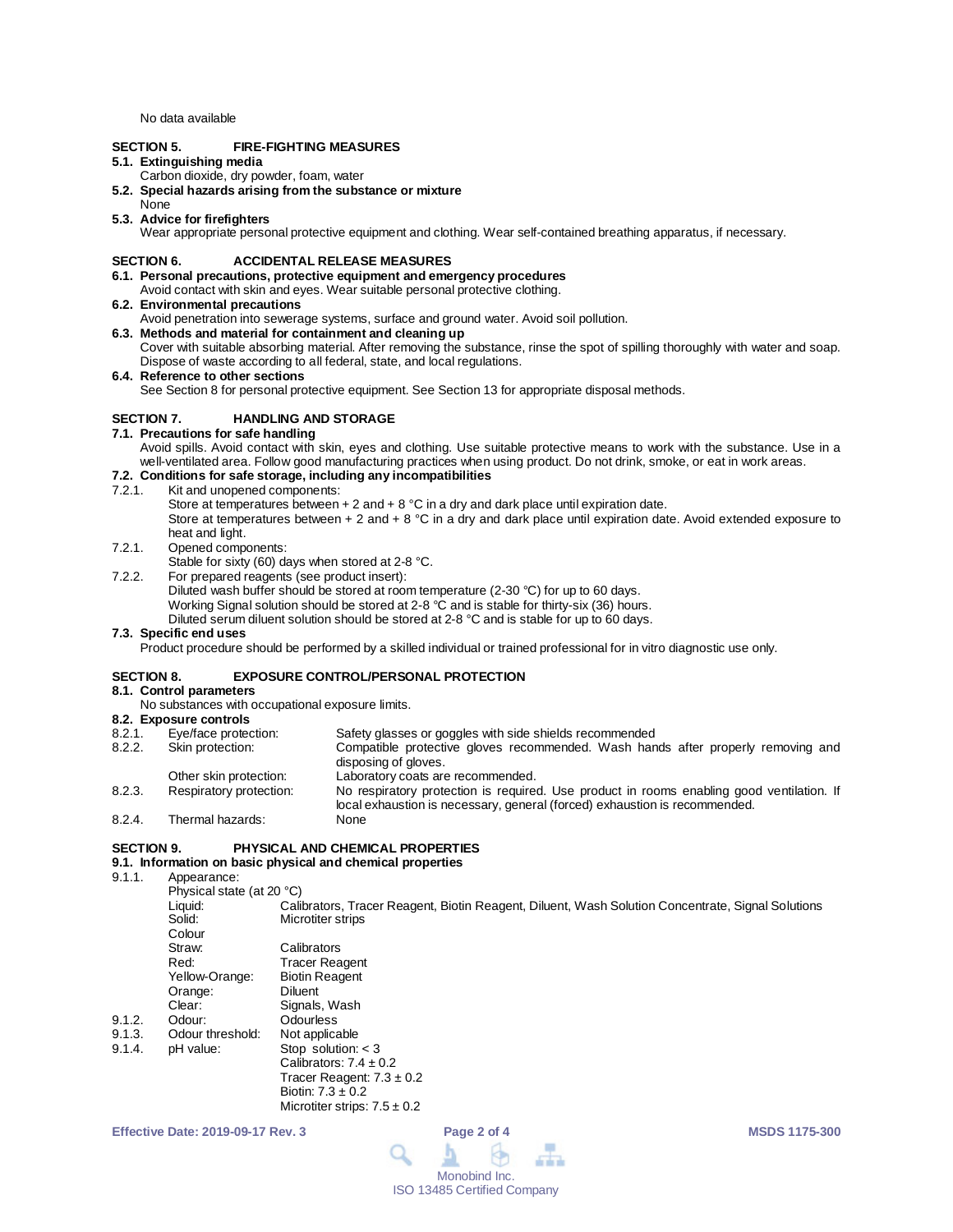| Serum Diluent: $7.4 \pm 0.2$             |
|------------------------------------------|
| Wash Solution Concentrate: $8.8 \pm 0.2$ |
| Substrate Reagent A: $9.0 \pm 0.2$       |
| Substrate Reagent B: $5.0 \pm 0.2$       |

- 
- 9.1.5. Melting point/freezing point: Not determined<br>9.1.6. Initial boiling point/ boiling range: Not determined 9.1.6. Initial boiling point/ boiling range:<br>9.1.7. Flash point: Not applicable
- 9.1.7. Flash point: Not applicable<br>9.1.8. Evaporation rate: Not determine
- 
- 9.1.8. Evaporation rate: Not determined<br>9.1.9. Flammability (solid, gas): Not flammable 9.1.9. Flammability (solid, gas):<br>9.1.10. Upper/lower flammability
- 9.1.10. Upper/lower flammability or explosive limits: Not applicable<br>9.1.11. Vapour pressure: Not determined
- 9.1.11. Vapour pressure: Not determined<br>9.1.12. Vapour density: Not determined
- 9.1.12. Vapour density: Not determined<br>9.1.13. Relative density: Not determined
- 9.1.13. Relative density:<br>9.1.14. Solubility:
- 9.1.14. Solubility: Water soluble<br>9.1.15. Partition coefficient: n-octanol/wate
- 9.1.15. Partition coefficient: n-octanol/water: Not determined<br>9.1.16. Auto-ignition temperature: Not applicable
- 9.1.16. Auto-ignition temperature:<br>9.1.17. Decomposition temperature
- 9.1.17. Decomposition temperature: Not determined<br>9.1.18. Viscosity: Not determined
- 9.1.18. Viscosity: Not determined<br>9.1.19. Explosive properties: None
- Explosive properties: None<br>
Oxidising properties: Not determined
- 9.1.20. Oxidising properties:

# **9.2. Other information**

None

# **SECTION 10. STABILITY AND REACTIVITY**

- **10.1.Reactivity**
- No known reactivity hazards associated with product
- **10.2.Chemical stability**
- Stable under recommended storage conditions
- **10.3.Possibility of hazardous reactions** No hazardous polymerization
- **10.4.Conditions to avoid**
- Excessive heat and light
- **10.5.Incompatible materials**
- Acids
- **10.6.Hazardous decomposition products** Not determined

#### **SECTION 11. TOXICOLOGICAL INFORMATION:**

- 
- **11.1.Information on toxicological effects** 11.1.1. Acute toxicity: Not determined<br>11.1.2. Skin corrosion/irritation: Not determined
- Skin corrosion/irritation:
- 11.1.3. Serious eye damage/irritation: Not determined
- Respiratory or skin sensitisation:
- 11.1.5. Germ cell mutagenicity: Not determined<br>11.1.6. Carcinogenicity: No component of
- 

No component of this product present at levels  $\geq 0.1\%$  is identified as probable, possible or confirmed human carcinogen by NTP (National Toxicology Program), IARC (International Agency for Research on Cancer), or OSHA (Occupational Safety & Health Administration)

- 11.1.7. Reproductive toxicity: Not determined<br>11.1.8. STOT-single exposure: Not determined
- 11.1.8. STOT-single exposure: Not determined<br>11.1.9. STOT-repeated exposure: Not determined
- STOT-repeated exposure: Not determined<br>Aspiration hazard: Not determined
- 11.1.10. Aspiration hazard:
- 11.1.11. Information on likely routes of exposure:
- If ingested: No known health effects<br>
If inhaled: No known health effects
	- If inhaled:<br>
	If contact with skin:<br>
	No known health effects
	- If contact with skin: No known health effects<br>If contact with eyes: No known health effects
- No known health effects

11.1.12. Symptoms related to the physical, chemical, and toxicological characteristics: None after short or long-term exposure

**SECTION 12. ECOLOGICAL INFORMATION 12.1.Toxicity**

Not determined. **12.2.Persistence and degradability** Not determined **12.3.Bioaccumulative potential** Not determined **12.4.Mobility in soil** Not determined **12.5.Results of PBT and vPvB assessment** Not determined **12.6.Other adverse affects**

**Effective Date: 2019-09-17 Rev. 3 Page 3 of 4 MSDS 1175-300**